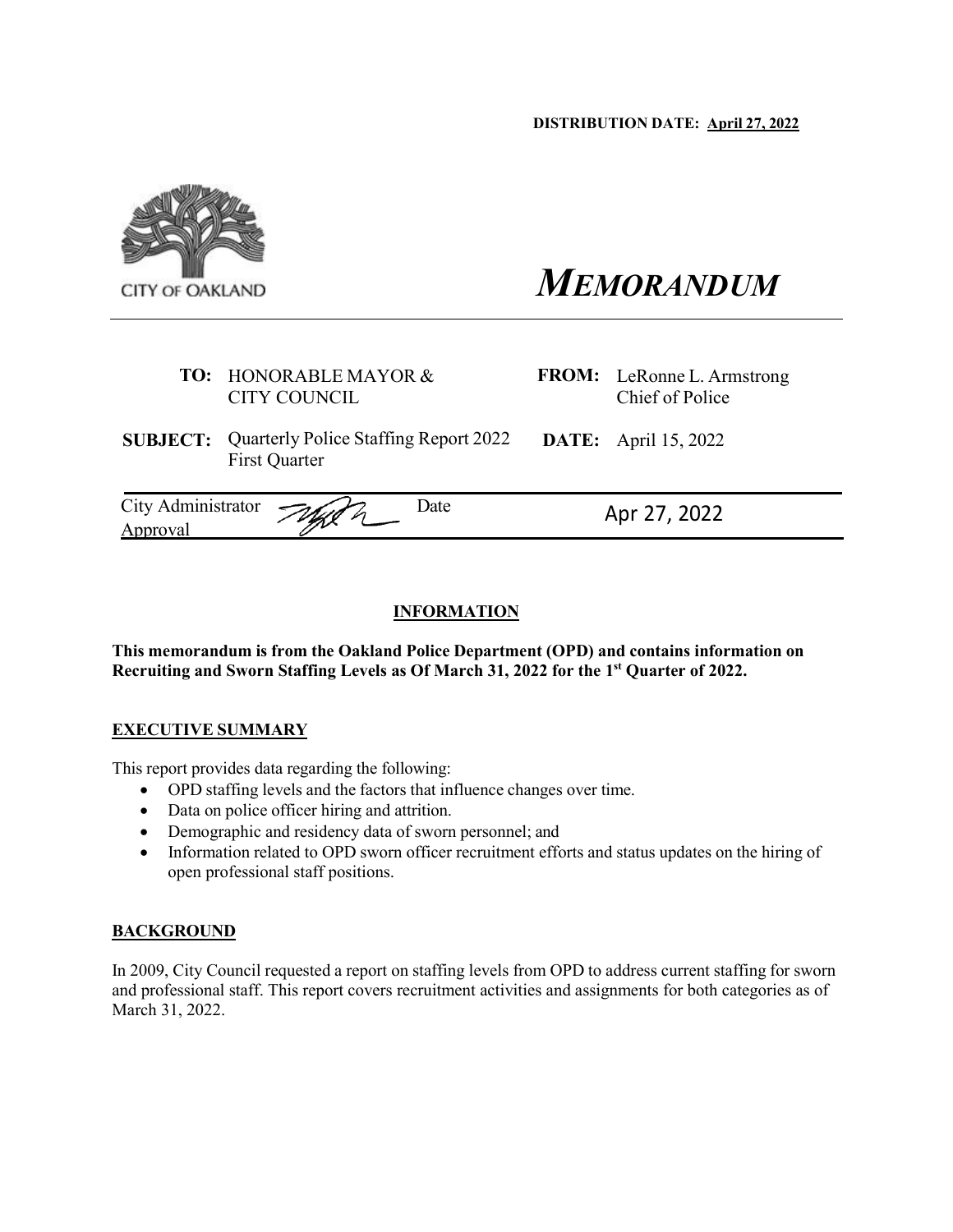#### **ANALYSIS AND POLICY ALTERNATIVES**

#### *Overview*

Over a five-year timespan, OPD sworn staffing levels have decreased from 747 filled positions on January 1, 2018, to 690 filled positions, as of January 1, 2022. The funded authorized staffing level per the adopted Fiscal Year (FY) 2021-22 Budget is 737 sworn positions. The 737 funded authorized positions include 48.95 sworn positions funded by the 2014 Oakland Public Safety and Services Act (Measure  $Z$ )<sup>1</sup>.

**Table 1** below provides the sworn staffing data numerically on January 1<sup>st</sup> of each year, and **Figure 1** below, does so visually.

*Table 1: Actual Staffing Levels on January 1st of Each Year: 2018 – 2021*

|                                                         | 2018 | 2019 | 2020 | 2021 | 2022 |
|---------------------------------------------------------|------|------|------|------|------|
| Sworn Staffing Levels as of<br>January 1st of each year | 747  | 749  | 730  | 723  | 690  |

*Figure 1: Sworn Staffing on January 1, 2018 through January 1, 2021*



**Tables 2a, 2b, and 2c** below show the average OPD Communications (911) dispatch response time to calls for service. This data refers to the time it takes OPD to respond to each request with an officer or other personnel. OPD received 248,841 calls for service (2,765 per day) and maintains a goal of first

<sup>1</sup> <http://www2.oaklandnet.com/government/o/CityAdministration/d/measure-z/index.htm>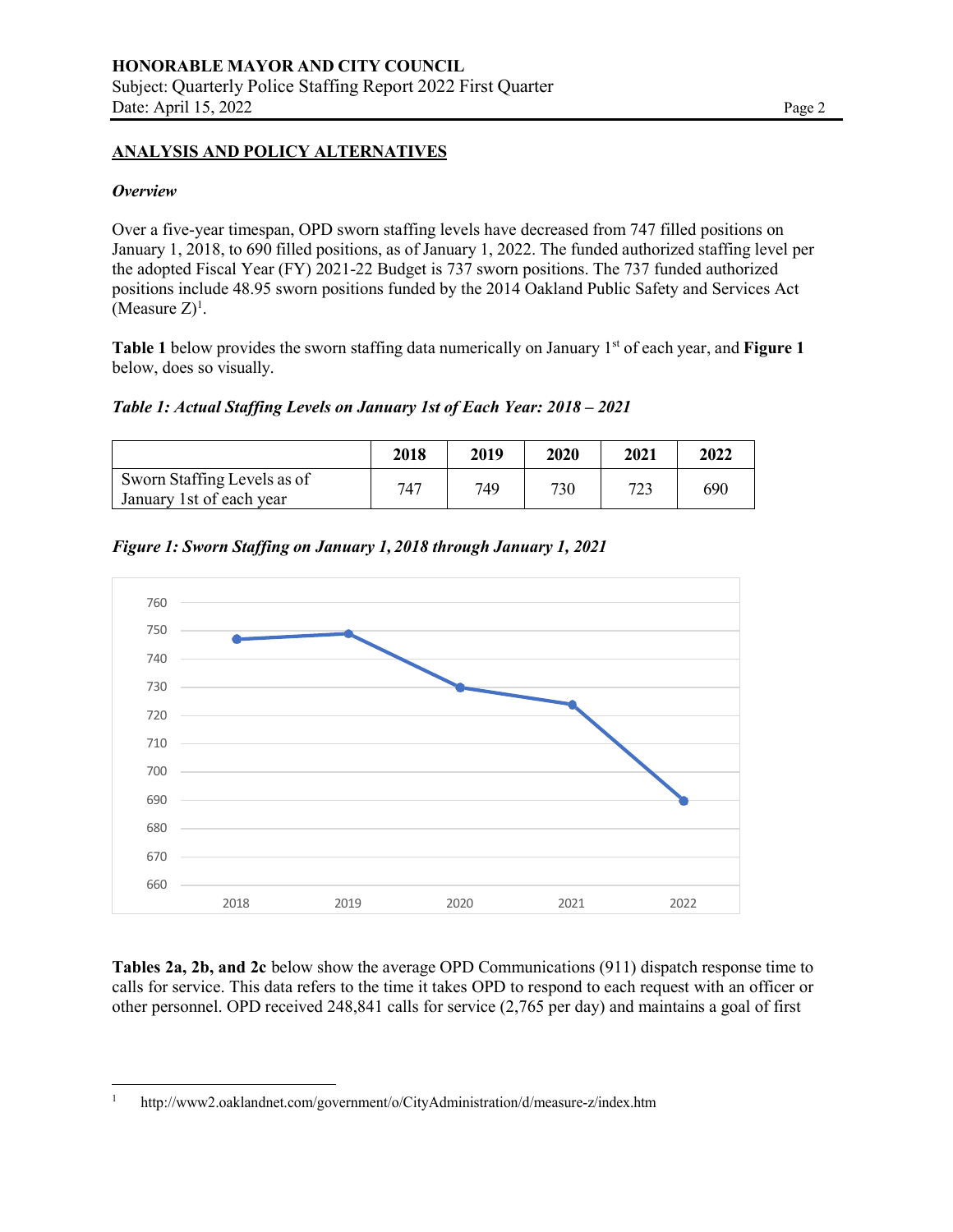answering these calls with dispatchers and operators within 15 seconds for 95 percent of these calls<sup>2</sup>. The data shows the average monthly response time for the last five years. The data is divided into separate tables for Priority One, Priority Two and Priority Three type calls<sup>3</sup>.

The data in each cell in the tables below show minutes and seconds. For example, the first cell for January 2018 for Priority One Calls shows "7.97." This number means that the call was responded to by OPD's Bureau of Field Operations in 7 minutes and 97 seconds.

## *Table 2a: Average Response Time (in minutes and seconds) to Priority One Calls: 2018-2022 (January-March)*

| <b>Priority One Calls</b> |       |       |       |       |       |  |  |
|---------------------------|-------|-------|-------|-------|-------|--|--|
|                           | 2018  | 2019  | 2020  | 2021  | 2022  |  |  |
| Jan                       | 7.97  | 13.59 | 11.07 | 16.24 | 18.43 |  |  |
| Feb                       | 24.79 | 10.45 | 12.9  | 18.87 | 12.64 |  |  |
| Mar                       | 10.13 | 10.8  | 11.44 | 17.25 | 15.46 |  |  |

*Table 2b: Average Response Time (in minutes and seconds) to Priority Two Calls: 2018-2022 (January-March)*

| <b>Priority Two Calls</b> |        |        |        |        |        |  |  |
|---------------------------|--------|--------|--------|--------|--------|--|--|
|                           | 2018   | 2019   | 2020   | 2021   | 2022   |  |  |
| Jan                       | 89.04  | 155.41 | 147.63 | 167.82 | 180.52 |  |  |
| Feb                       | 86.12  | 115.53 | 216.65 | 158.34 | 156.38 |  |  |
| Mar                       | 137.59 | 135.58 | 159.67 | 190.56 | 229.17 |  |  |

*Table 2c: Average Response Time (in minutes and seconds) to Priority Three Calls: 2018-2022 (January-March)*

| <b>Priority Three Calls</b> |        |        |        |        |        |  |  |  |  |
|-----------------------------|--------|--------|--------|--------|--------|--|--|--|--|
|                             | 2018   | 2019   | 2020   | 2021   | 2022   |  |  |  |  |
| Jan                         | 232.59 | 322.34 | 382.94 | 369.34 | 372.27 |  |  |  |  |
| Feb                         | 232.59 | 240.73 | 475.53 | 384.8  | 375.08 |  |  |  |  |
| Mar                         | 230.4  | 313.79 | 414.43 | 460.74 | 496.92 |  |  |  |  |

 $2 \text{ In } 2011$  OPD was able to first answer each call within 15 seconds for between 57 percent and 72 percent of the calls on average each month. OPD was able to answer each call within the first 16-20 seconds for between 63 percent and 80 percent each month.

<sup>3</sup> Priority Call Types:

- One = Situations involving imminent injury to persons and for prevention of violent crime and incidents involving a weapon.
- Two = Urgent, but not immediate emergencies including in-progress misdemeanors, in-progress disputes with violence potential, stolen vehicle reports, and just-occurred felonies.
- Three = Cold reports and situations where there is no threat of danger to life or property.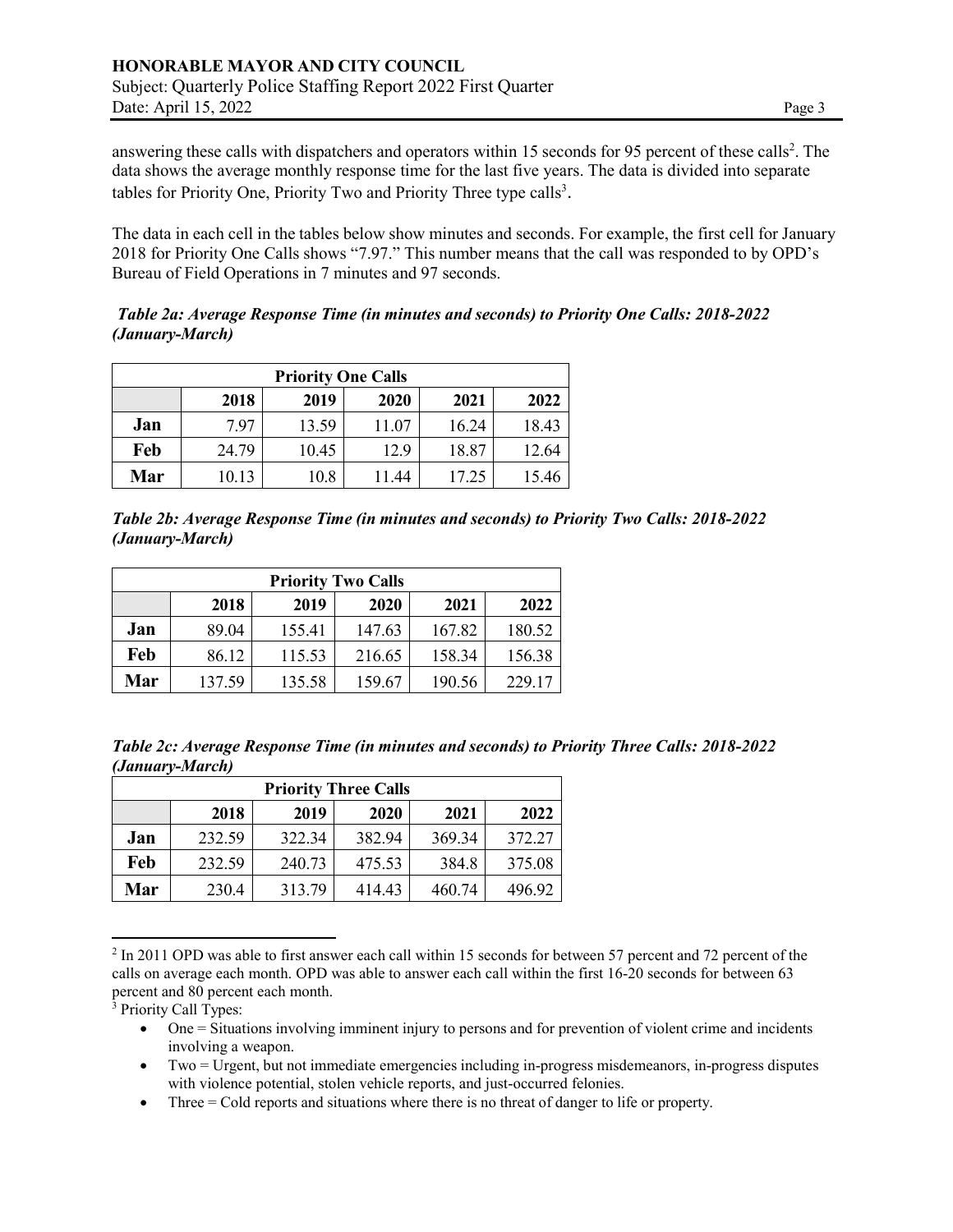**Table 3** below shows Part 1 crimes (more serious and violent) for January 1 through March 31, 2022. These statistics are based on the date the crimes occurred. Statistics can be affected by late reporting, the geocoding process, the reclassification of a crime or an unfounded crime.

| <b>Part 1 Crimes</b>       | 01-01-2018 | $01-01-2020$<br>$01-01-2019$ |            | $01-01-2021$ | $01-01-2022$ |  |
|----------------------------|------------|------------------------------|------------|--------------|--------------|--|
|                            | through    | through                      | through    | through      | through      |  |
|                            | 03-31-2018 | 03-31-2019                   | 03-31-2020 | 03-31-2021   | 03-31-2022   |  |
| Homicide $-187(a)$         | 14         | 18                           | 11         | 30           | 28           |  |
| Homicide - all other**     | 5          |                              | $\theta$   | 5            |              |  |
| <b>Aggravated Assault</b>  | 612        | 631                          | 687        | 841          | 701          |  |
| * with Firearm             | 56         | 62                           | 68         | 144          | 115          |  |
| Rape                       | 57         | 53                           | 64         | 26           | 32           |  |
| <b>Robbery</b>             | 624        | 636                          | 698        | 780          | 640          |  |
| <b>Burglary Total</b>      | 2,293      | 3,209                        | 3,587      | 1,887        | 2,529        |  |
| * Auto                     | 1,731      | 2,577                        | 2,998      | 1,470        | 2,031        |  |
| * Residential              | 375        | 433                          | 365        | 243          | 192          |  |
| * Commercial               | 152        | 164                          | 176        | 115          | 217          |  |
| * Other/Unknown            | 35         | 35                           | 48         | 59           | 89           |  |
| <b>Motor Vehicle Theft</b> | 1,589      | 1,615                        | 1,950      | 2,195        | 2,289        |  |
| Larceny                    | 1,567      | 1,701                        | 1,906      | 1,315        | 1,346        |  |
| <b>Arson</b>               | 42         | 30                           | 37         | 48           | 46           |  |
| <b>Total Part 1 Crimes</b> | 6,803      | 7,895                        | 8,940      | 7,127        | 7,613        |  |

*Table 3: Part 1 Crimes in Oakland, January – March: 2018-2022*

\* *All totals include attempts except homicides*

*\*\*Justified, accidental, fatal, or manslaughter by negligence. Traffic collision fatalities are not included in this report. Homicides sourced from the Crime Analysis Section homicide log. All other data sourced via Coplink Analytics.*

# *Actual and Projected Sworn Staffing*

On December 10, 2013, City Council passed Resolution No. 84767 C.M.S., which requires the OPD staffing report to contain an analysis of any deviations between the expected and actual staffing levels, the expected hiring methods, and alternative hiring options for achieving budgeted staffing as quickly as possible. **Table 4** below provides actual and projected sworn staffing for a 12-month period. The future months contain an estimated attrition rate of nine officers per month, based on attrition rates from the previous 12-month period and projected staffing. This data is accurate as of March 31, 2022.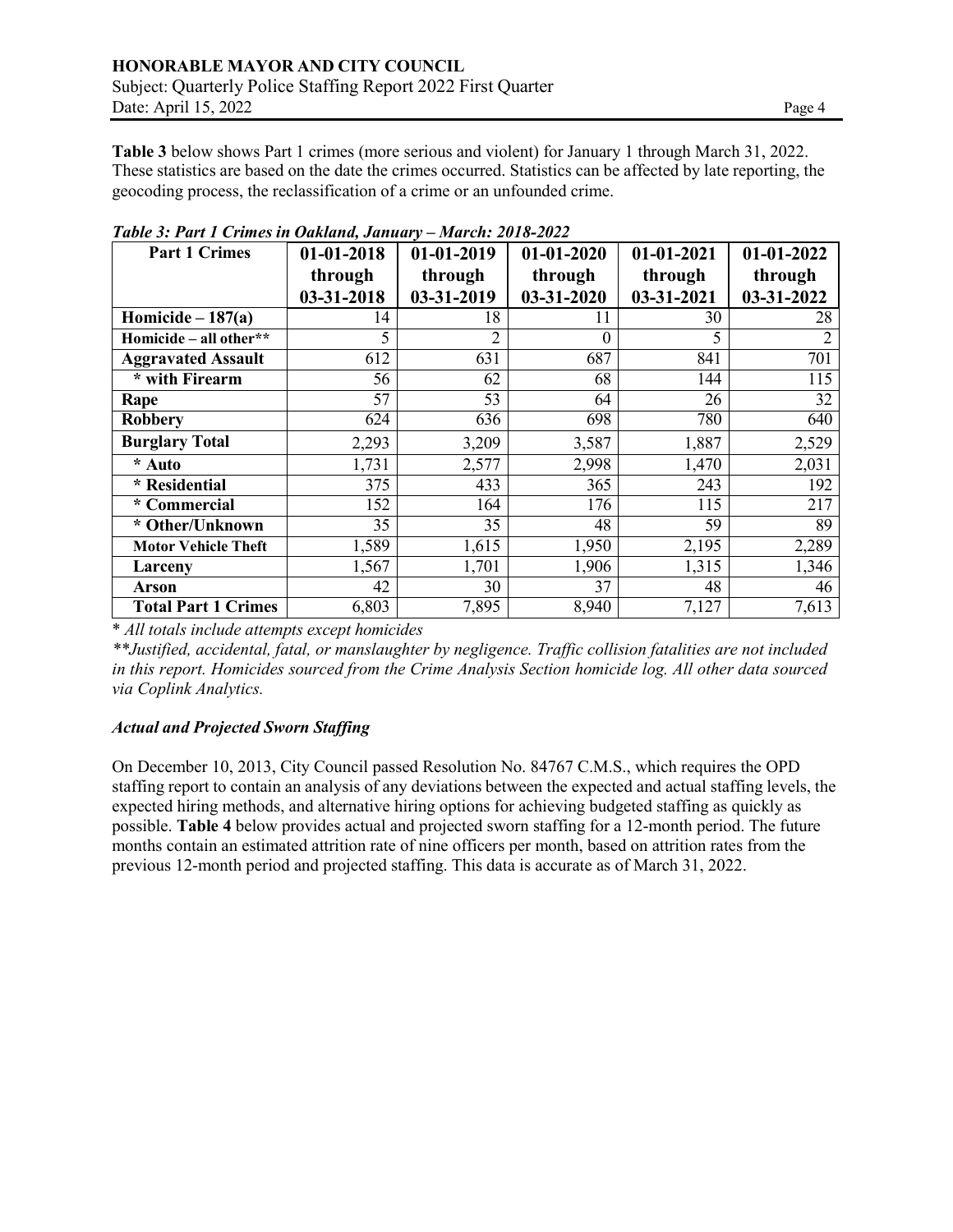|                                      |                                                     |          |                                            |      |            |      |                                                                  |          | Tubic 4. Actual Sworn Sugging (as of march 31, 2022) and Sworn Sugging 1 refections |      |          |                  |
|--------------------------------------|-----------------------------------------------------|----------|--------------------------------------------|------|------------|------|------------------------------------------------------------------|----------|-------------------------------------------------------------------------------------|------|----------|------------------|
|                                      | <b>Actual Staffing</b><br><b>Projected Staffing</b> |          |                                            |      |            |      |                                                                  |          |                                                                                     |      |          |                  |
| Year                                 |                                                     |          | 2021                                       |      |            |      |                                                                  |          | 2022                                                                                |      |          |                  |
| <b>Month</b>                         | Jul                                                 | Aug      | Sep                                        | Oct  | <b>Nov</b> | Dec  | Jan                                                              | Feb      | Mar                                                                                 | Apr  | May      | Jun              |
| <b>Authorized</b>                    | $737**$                                             | 737      | 737                                        | 737  | 737        | 737  | 737                                                              | 737      | 737                                                                                 | 737  | 737      | 737              |
| <b>Filled</b>                        | 715                                                 | 706      | 700                                        | 695  | 682        | 676  | 690                                                              | 682      | 669                                                                                 | 663  | 680      | 671              |
| <b>Attrition</b>                     | (9)                                                 | (6)      | (5)                                        | (13) | (6)        | (11) | (8)                                                              | (13)     | (6)                                                                                 | (9)  | (9)      | (9)              |
| <b>Hires</b>                         | $\Omega$                                            | $\theta$ | 0                                          | 0    | 0          | 25   | $\overline{0}$                                                   | $\theta$ | 0                                                                                   | 26   | $\theta$ | $\boldsymbol{0}$ |
| Ending<br>Filled***                  | 706                                                 | 700      | 695                                        | 682  | 676        | 690  | 682                                                              | 669      | 663                                                                                 | 680  | 671      | 662              |
| Over<br>(Under)<br><b>Authorized</b> | (31)                                                | (37)     | (42)                                       | (55) | (61)       | (47) | (55)                                                             | (68)     | (74)                                                                                | (57) | (66)     | (75)             |
| <b>New POT</b>                       |                                                     |          | 186 <sup>th</sup> Academy (Ended Dec 2021) |      |            |      | 187 <sup>th</sup> Academy (Started Nov 2021 and ends Apr 2022)   |          |                                                                                     |      |          |                  |
| <b>Hiring</b>                        |                                                     |          |                                            |      |            |      | 188 <sup>th</sup> Academy (Started March 2022 and ends Aug 2022) |          |                                                                                     |      |          |                  |
| <b>Pipeline</b>                      |                                                     |          |                                            |      |            |      |                                                                  |          | 189 <sup>th</sup> Academy (Starts Jun 2022)                                         |      |          |                  |

|  | Table 4: Actual Sworn Staffing (as of March 31, 2022) and Sworn Staffing Projections |
|--|--------------------------------------------------------------------------------------|
|  |                                                                                      |

\**City Council Resolution No. 88574 increased the funded authorized sworn staffing by two in April 2021. \*\* The Fiscal Year 2021-2022 budget decreased sworn staffing by 6 Sergeants and 45 Police Officers totaling 51 sworn personnel effective July 1, 2021.*

*\*\*\* Numbers in the "Ending Filled" row provide actual sworn staffing numbers at the close of each month.*

Table 5 below provides a listing of authorized and filled positions within OPD.

*Table 5: OPD Positions - Authorized and Filled Positions (as of March 31, 2022)*

| <b>Type</b> | <b>Budget Authorized Positions</b>           | <b>Authorized</b> | <b>Filled</b> | $+/-$     |
|-------------|----------------------------------------------|-------------------|---------------|-----------|
|             | Chief of Police                              |                   |               |           |
|             | <b>Assistant Chief</b>                       |                   |               |           |
|             | Deputy Chief                                 |                   |               | - 1       |
|             | Captain                                      | 10                |               | $-2$      |
| Sworn       | Lieutenant                                   | 27                | 26            | - 1       |
|             | Sergeants                                    | 123               | 115           | -8        |
|             | Police Officers                              | 571               | 509           | $-62$     |
|             | <b>Total Sworn</b>                           | 737               | 663           | -74       |
|             | Professional Staff (Full-time and Part-time) | $*362.50$         | 267           | $-95.50$  |
|             | <b>Total Personnel</b>                       | 1,099.50          | 930           | $-169.50$ |

\**In 2019 the City Administrator authorized OPD to hire ten Police Communications Dispatchers above its authorized staffing level, which is reflected in the total number of authorized professional staff positions listed above.*

**Table 6** below provides information on OPDs authorized sworn permanent staffing.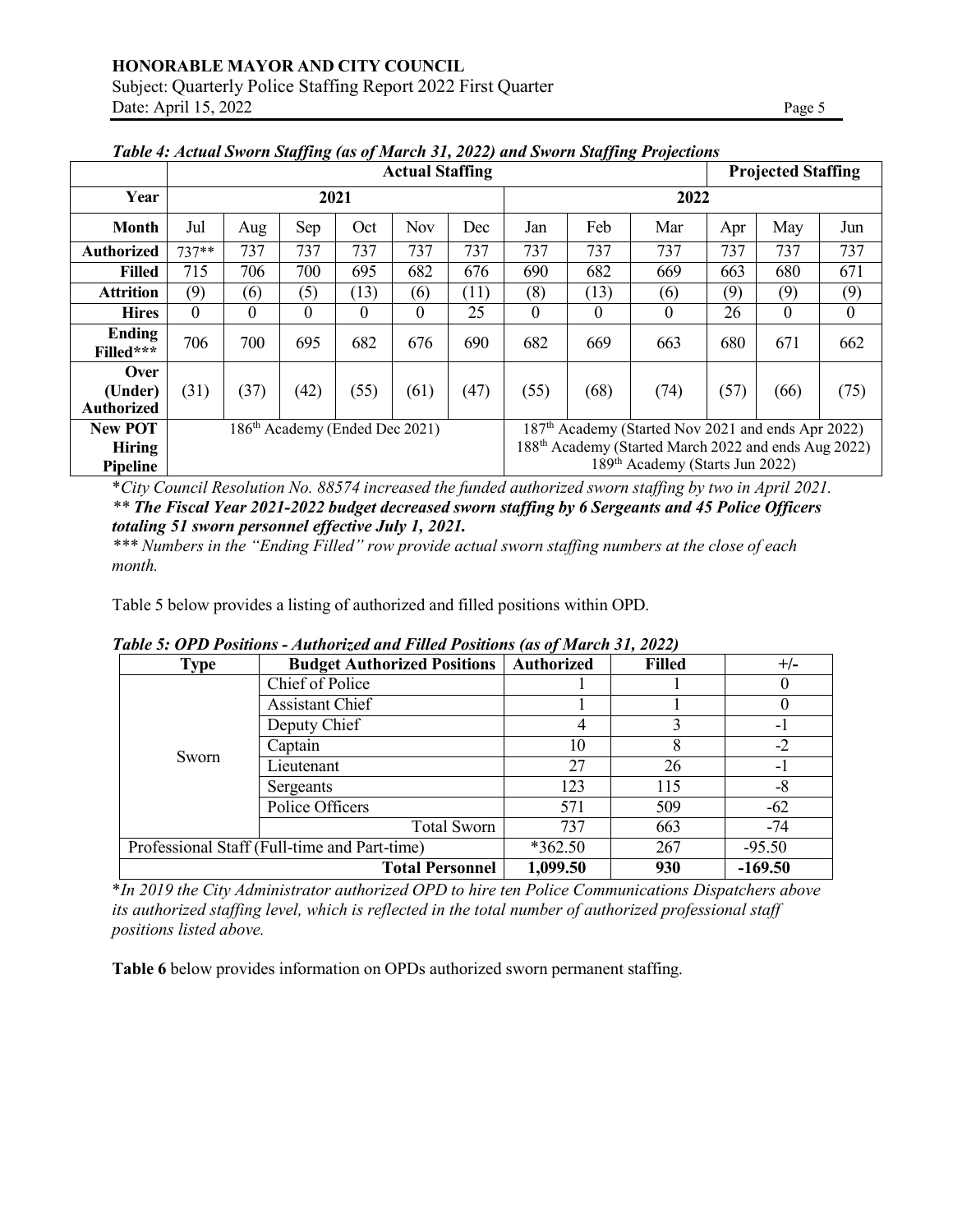Subject: Quarterly Police Staffing Report 2022 First Quarter Date: April 15, 2022 Page 6

| ruole 6. 1 mmen mmortgen sworn 1 crimanent motormus wanni 01 D | <b>Chief</b> | Asst.<br><b>Chief</b> | <b>Deputy</b><br><b>Chief</b> | Captain      | Lieutenant     | <b>Sergeant</b> | <b>Officer</b>  | <b>Total</b>    |
|----------------------------------------------------------------|--------------|-----------------------|-------------------------------|--------------|----------------|-----------------|-----------------|-----------------|
| Office of the Chief                                            | $\mathbf{1}$ | 1                     |                               |              |                |                 | $\overline{2}$  | $\overline{4}$  |
| Public Information<br>Office                                   |              |                       |                               |              |                |                 | 1               | 1               |
| <b>Internal Affairs</b><br>Division                            |              |                       |                               | 1            | $\overline{2}$ | 12              | $\overline{2}$  | 17              |
| Office of the<br><b>Inspector General</b>                      |              |                       |                               |              | $\mathbf{1}$   |                 | 1               | $\overline{2}$  |
| Intelligence Unit                                              |              |                       |                               |              |                | $\mathbf{1}$    | $\overline{7}$  | 8               |
| Property & Evidence<br>Unit                                    |              |                       |                               |              |                | 1               |                 | $\mathbf{1}$    |
| <b>Special Victims</b><br>Section                              |              |                       |                               |              | $\mathbf{1}$   | 5               | 33              | 39              |
| Research & Planning                                            |              |                       |                               |              |                |                 | 1               | $\mathbf{1}$    |
| Bureau of<br>Investigations/CID<br>Administration              |              |                       | 1                             | 1            |                | $\mathbf{1}$    | 3               | 6               |
| Homicide Section                                               |              |                       |                               |              |                | $\overline{5}$  | 10              | 16              |
| Burglary, General<br>Crimes & Task<br>Forces Section           |              |                       |                               |              | 1              | 3               | 25              | 29              |
| Robbery & Felony<br><b>Assault Section</b>                     |              |                       |                               |              | $\mathbf{1}$   | $\overline{2}$  | 18              | 21              |
| Violent Crime                                                  |              |                       |                               | 1            | $\overline{2}$ | 6               | 32              | 41              |
| <b>Operations Center</b><br>Youth Outreach Unit                |              |                       |                               |              |                | 1               | $\overline{5}$  | 6               |
| <b>Bureau of Services</b><br>Administration                    |              |                       | $\mathbf{1}$                  |              | $\mathbf{1}$   |                 |                 | $\overline{2}$  |
| <b>Training Division</b>                                       |              |                       |                               |              |                | 3               | $\overline{18}$ | $\overline{22}$ |
| Information<br>Technology                                      |              |                       |                               |              |                |                 | $\overline{2}$  | $\overline{2}$  |
| Recruiting and<br><b>Backgrounds Unit</b>                      |              |                       |                               |              |                | $\mathbf{1}$    | 8               | 9               |
| <b>Support Operations</b><br>Division                          |              |                       |                               |              | 1              |                 |                 | 1               |
| <b>Traffic Operations</b>                                      |              |                       |                               |              |                | $\mathfrak{Z}$  | 18              | 21              |
| <b>Special Operations</b>                                      |              |                       |                               |              |                | $\overline{4}$  | $\overline{26}$ | $\overline{30}$ |
| Bureau of Field Ops:<br>Administration                         |              |                       | $\overline{2}$                |              | $\mathbf{2}$   | $\overline{2}$  |                 | 6               |
| Patrol Area 1                                                  |              |                       |                               | 1            | $\overline{2}$ | $\overline{12}$ | $\overline{54}$ | 69              |
| Patrol Area 2                                                  |              |                       |                               | 1            | $\overline{2}$ | 12              | $\overline{52}$ | 67              |
| Patrol Area 3                                                  |              |                       |                               | 1            | $\overline{2}$ | 13              | 59              | 75              |
| Patrol Area 4                                                  |              |                       |                               | $\mathbf{1}$ | $\overline{2}$ | 11              | $\overline{55}$ | $\overline{69}$ |
| Patrol Area 5                                                  |              |                       |                               | $\mathbf{1}$ | $\overline{2}$ | 12              | $\overline{58}$ | 73              |
| Patrol Area 6                                                  |              |                       |                               | $\mathbf{1}$ | $\overline{2}$ | $8\,$           | 51              | 62              |

# *Table 6: Funded Authorized Sworn Permanent Assignments within OPD*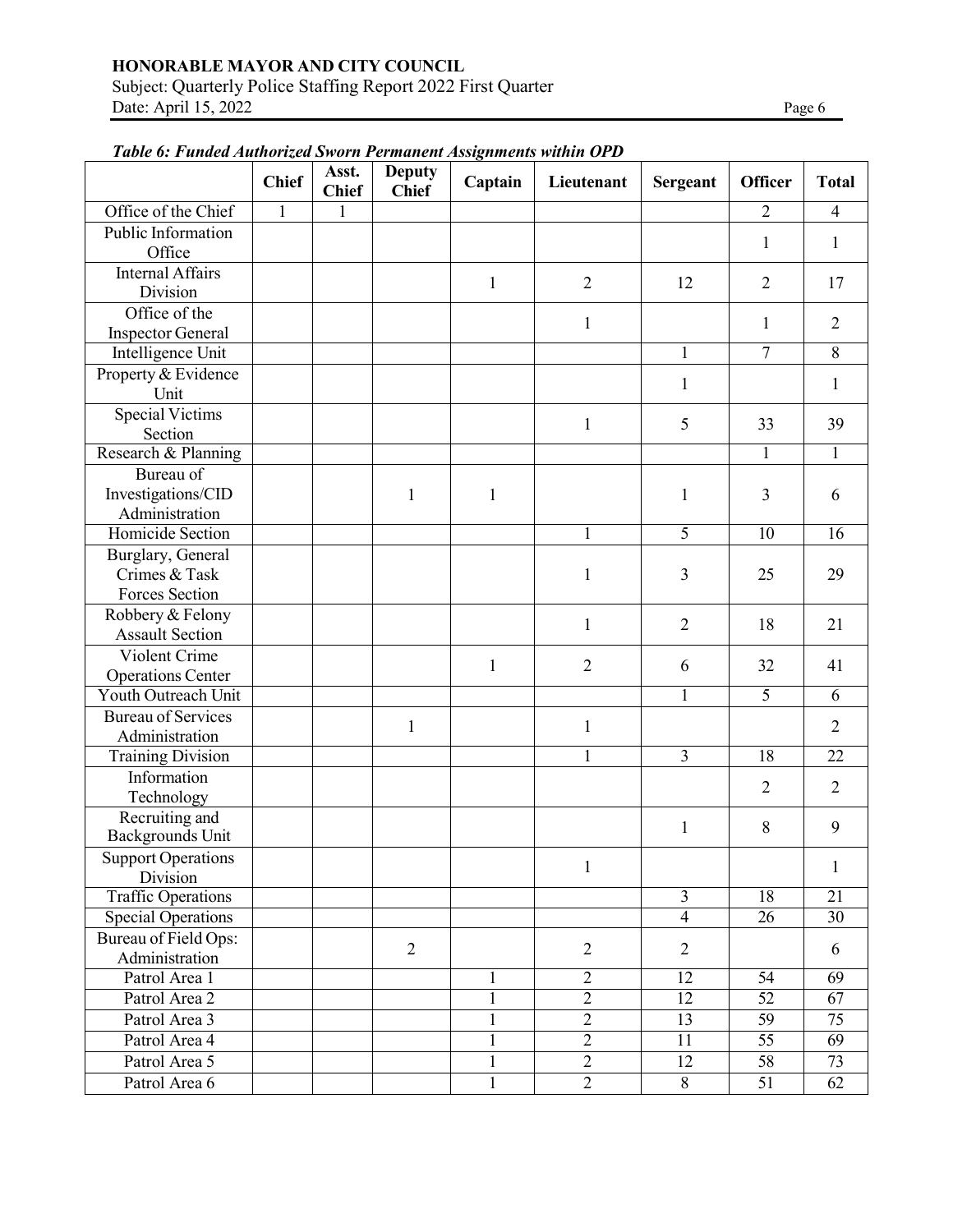Subject: Quarterly Police Staffing Report 2022 First Quarter Date: April 15, 2022

|--|

|                    | <b>Chief</b> | Asst.<br><b>Chief</b> | <b>Deputy</b><br><b>Chief</b> | Captain | Lieutenant | Sergeant | <b>Officer</b> | <b>Total</b> |
|--------------------|--------------|-----------------------|-------------------------------|---------|------------|----------|----------------|--------------|
| Ceasefire          |              |                       |                               |         |            |          | 30             |              |
| <b>Total Sworn</b> |              |                       |                               | 10      | າາ<br>◢    | 123      | 571            | 737          |

\**ABAT = Alcohol and Beverage Action Team*

**Table 7** below shows OPD professional staff vacancies and the status of work being done to fill the vacancies.

| <b>Classification</b>          | <b>Vacancies</b> | <b>FTE</b><br><b>Authorized</b> | <b>Date</b><br><b>Assigned to</b><br>DHRM <sup>4</sup> for<br><b>Hiring</b> | <b>Status</b>                                                                                                                            |
|--------------------------------|------------------|---------------------------------|-----------------------------------------------------------------------------|------------------------------------------------------------------------------------------------------------------------------------------|
| <b>Account Clerk I</b>         | 1                | 1                               |                                                                             | Position frozen                                                                                                                          |
| Account Clerk II               | $\overline{2}$   | 6                               | 10/22/21                                                                    | Eligible list referred to hiring manager<br>on 31 Mar 22. Candidate referred to<br>backgrounds on 14 Apr 22.                             |
| Accountant II                  | $\mathbf{1}$     | $\overline{2}$                  | 2/1/22                                                                      | Job Announcement open until 15 Apr<br>22. Working with DHRM to use temp<br>agencies to temporarily fill vacancies.                       |
| Accountant III                 | $\mathbf{1}$     | $\mathbf{1}$                    | 2/1/22                                                                      | Job announcement open until 8 Apr 22.<br>Working with DHRM to use temp<br>agencies to temporarily fill vacancies.                        |
| Administrative<br>Analyst II   | $\overline{2}$   | 18                              | 1/14/22                                                                     | One (1) candidate referred to<br>backgrounds on 28 Mar 22. Hiring<br>manager scheduling interviews for<br>additional vacancy.            |
| Administrative<br>Assistant I  | 1                | $\overline{2}$                  | 3/28/21                                                                     | One (1) position frozen. Eligible list<br>provided to hiring manager on 29 Mar<br>22. Interviews scheduled for the week<br>of 18 Apr 22. |
| Administrative<br>Assistant II | 1                | $\mathbf{1}$                    | 8/24/21                                                                     | Candidate referred to backgrounds on<br>23 Feb 22.                                                                                       |
| Complaint<br>Investigator II   | 4                | $\overline{4}$                  |                                                                             | Positions frozen.                                                                                                                        |
| Complaint<br>Investigator III  | 1                | $\mathbf{1}$                    |                                                                             | Position frozen.                                                                                                                         |
| Crime Analyst                  | $\overline{2}$   | 8                               | 3/23/22                                                                     | Requisition submitted to DHRM on 23<br>Mar 22 to begin new recruitment.                                                                  |
| Criminalist II                 | 5                | 17                              | 12/15/21                                                                    | Two (2) positions frozen. Firearms job<br>announcement open until 15 Apr 22.<br>Eligible list for Forensic Chemistry                     |

## *Table 7: Professional Staff Vacancies*

<sup>4</sup> DHRM = Department of Human Resources and Management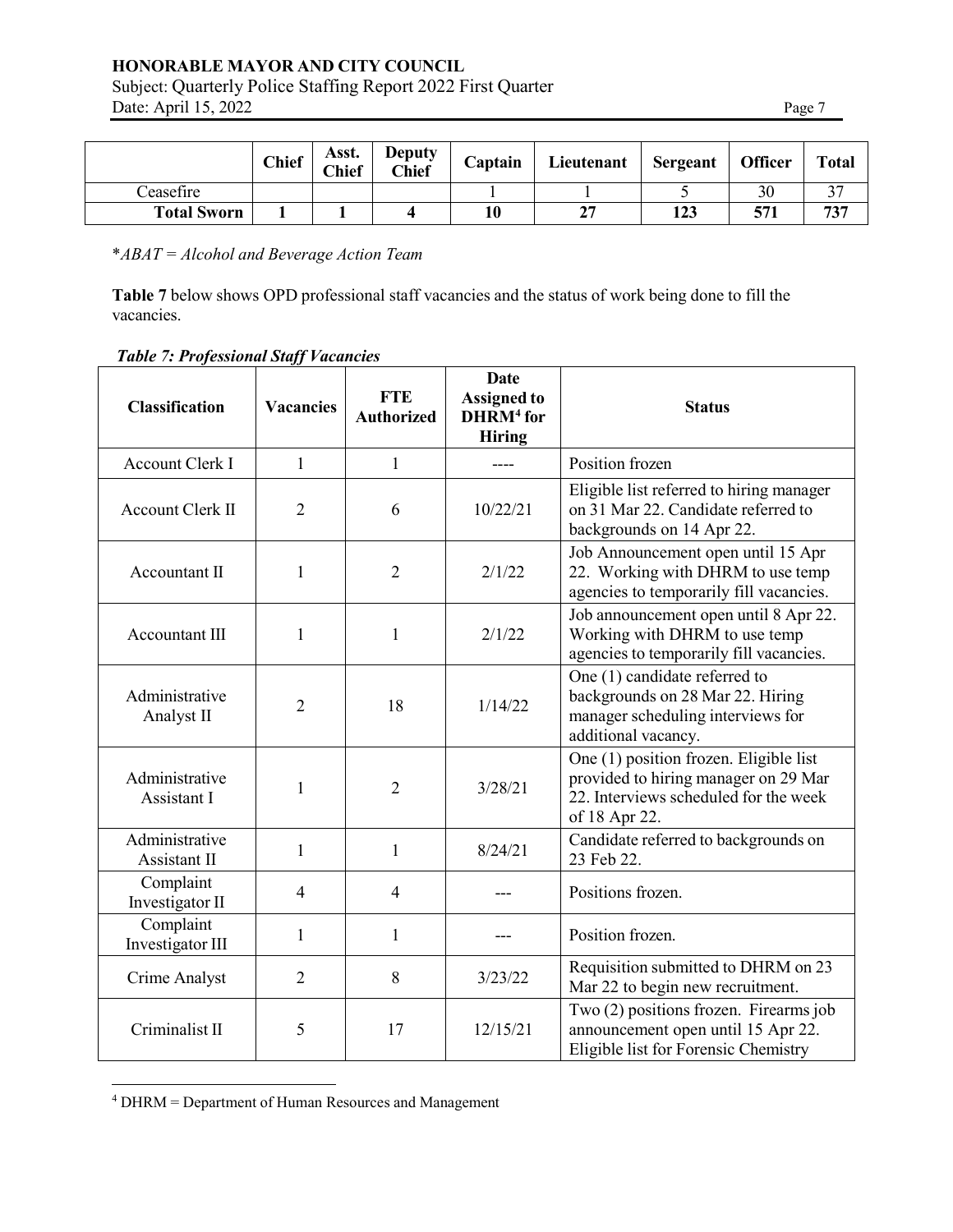Subject: Quarterly Police Staffing Report 2022 First Quarter Date: April 15, 2022 Page 8

| <b>Classification</b>                                          | <b>Vacancies</b> | <b>FTE</b><br><b>Authorized</b> | <b>Date</b><br><b>Assigned to</b><br>DHRM <sup>4</sup> for<br><b>Hiring</b> | <b>Status</b>                                                                                                                                                |
|----------------------------------------------------------------|------------------|---------------------------------|-----------------------------------------------------------------------------|--------------------------------------------------------------------------------------------------------------------------------------------------------------|
|                                                                |                  |                                 |                                                                             | referred to hiring manager on 28 Mar<br>22.                                                                                                                  |
| Criminalist III                                                | $\overline{2}$   | 6                               | 12/15/21                                                                    | One (1) position frozen. Eligible list<br>referred to hiring manager on 31 Mar<br>22.                                                                        |
| Fleet Compliance<br>Coordinator                                | $\mathbf{1}$     | $\mathbf{1}$                    |                                                                             | Requisition submitted to DHRM on 18<br>Oct 21 to begin recruitment.                                                                                          |
| <b>Latent Print</b><br>Examiner II                             | 1                | 5                               | 3/4/22                                                                      | One (1) position frozen. Requisition<br>submitted to DHRM on 4 Mar 22 to<br>begin new recruitment.                                                           |
| Payroll Personnel<br>Clerk III                                 | $\boldsymbol{0}$ | $\overline{2}$                  |                                                                             | Position frozen.                                                                                                                                             |
| Police<br>Communications<br>Dispatcher <sup>5</sup>            | 17               | 86                              | 8/12/20                                                                     | Job announcement is open continuously<br>and there are 38 candidates in the<br>background process. Five (5)<br>candidates to start 2 May 22.                 |
| Police Evidence<br>Technician                                  | $\overline{2}$   | 21                              | 8/18/21                                                                     | Interviews for remaining vacancies<br>scheduled for 18 Apr 22.                                                                                               |
| Police Records<br>Specialist                                   | 10               | 55                              | 10/25/19                                                                    | Five (5) candidates in the background<br>process. One (1) candidate to start on 16<br>Apr 22. Interviews for remaining<br>vacancies scheduled for 19 Apr 22. |
| Police Property<br>Specialist                                  | 1                | 6                               | 3/10/22                                                                     | Candidate to start 16 Apr 22.                                                                                                                                |
| <b>Police Services</b><br>Manager I-<br>Research &<br>Planning | $\mathbf{1}$     | $\mathbf{1}$                    |                                                                             | Requisition submitted to DHRM to<br>begin recruitment on 10/18/21.                                                                                           |
| Police Services<br>Manager I-Fiscal<br>Services                | 1                | 1                               |                                                                             | ELDE tentatively scheduled to start 2<br>May 22.                                                                                                             |
| Police Services<br>Technician II                               | 16               | 52                              | 11/8/21                                                                     | Exam scheduled for 11 Apr 22.                                                                                                                                |
| Program Analyst II-<br>Victim Liaison<br>(GFLDA)               | 1                | $\mathbf{1}$                    |                                                                             | DHRM reviewing selective certification<br>form.                                                                                                              |
| Project Manager II-<br><b>Strategic Planning</b>               | 1                | $\mathbf{1}$                    | 3/3/22                                                                      | Job Announcement opened on 4 Apr 22<br>and closes on 22 Apr 22.                                                                                              |

<sup>5</sup> FTE authorized includes 10 positions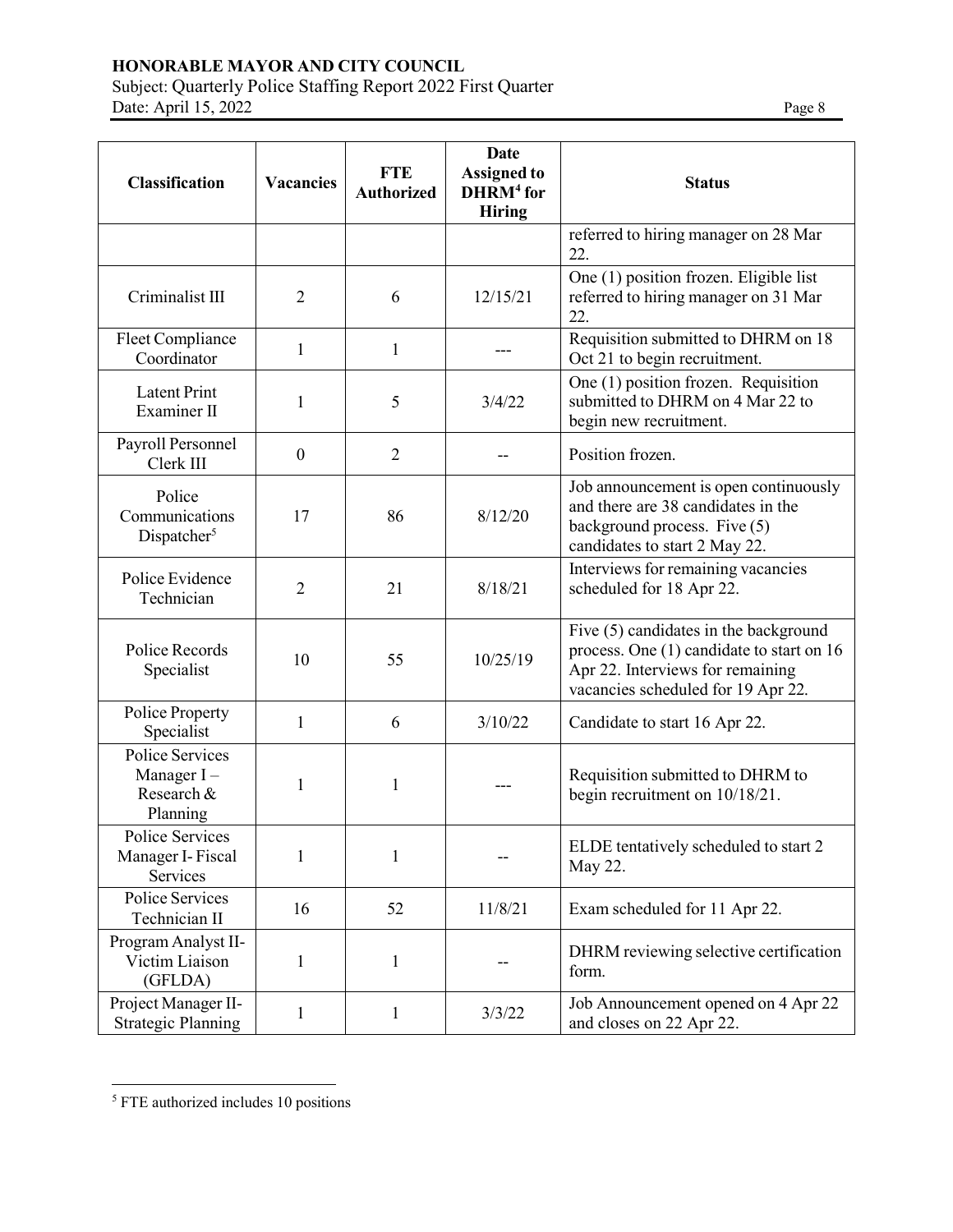# Subject: Quarterly Police Staffing Report 2022 First Quarter Date: April 15, 2022 Page 9

| <b>Classification</b>           | <b>Vacancies</b> | <b>FTE</b><br><b>Authorized</b> | Date<br><b>Assigned to</b><br>$DHRM4$ for<br><b>Hiring</b> | <b>Status</b>                                                                                                                            |
|---------------------------------|------------------|---------------------------------|------------------------------------------------------------|------------------------------------------------------------------------------------------------------------------------------------------|
| Public Information<br>Officer I |                  |                                 |                                                            | Received pre-recruitment documents<br>from DHRM on 22 Nov 21 to begin<br>new recruitment. Recruitment not in top<br>5 hiring priorities. |
| <b>Student Trainee</b>          |                  |                                 |                                                            | Requisition submitted to DHRM on 12<br>Apr 22 to begin new recruitment.                                                                  |

### *Sworn Staffing by Area and Patrol Detail*

**Table 8** provide information on beats by area and patrol data.

| <b>Table 8: Police Beat Patrol Data</b> |  |  |  |  |
|-----------------------------------------|--|--|--|--|
|-----------------------------------------|--|--|--|--|

|                                                                                                       | Area 1           | Area 2   | Area 3   | Area 4          | Area 5    | Area 6    |
|-------------------------------------------------------------------------------------------------------|------------------|----------|----------|-----------------|-----------|-----------|
| Police Beats by Area                                                                                  | $1 - 7$          | $8-13$   | 14-19    | $20 - 25$       | $26 - 30$ | $31 - 35$ |
| Number of officers assigned to<br>patrol: 287                                                         | Total 53         | Total 46 | Total 46 | Total 52        | Total 48  | Total 42  |
| Number of officers assigned as<br>Community Resource Officers -<br>BFO 1 and BFO 2                    | BFO 1 Total - 11 |          |          | BFO 2 Total - 7 |           |           |
| Number of officers assigned<br>to the Crime Reduction Teams<br>(under direction from BOI and<br>VCOC) |                  |          | 24       |                 |           |           |

# *Demographics – Oakland Residents*

OPD has prioritized attracting, through varied strategic recruiting efforts, a racially diverse and multilingual workforce of qualified officers that includes Oakland residents. **Figure 2** below shows that as of March 31, 2022, 61 sworn members (9.20%) were Oakland residents. **Table 9** below provides details about the top ten cities where officers live (Oakland being the largest city of residence for officers).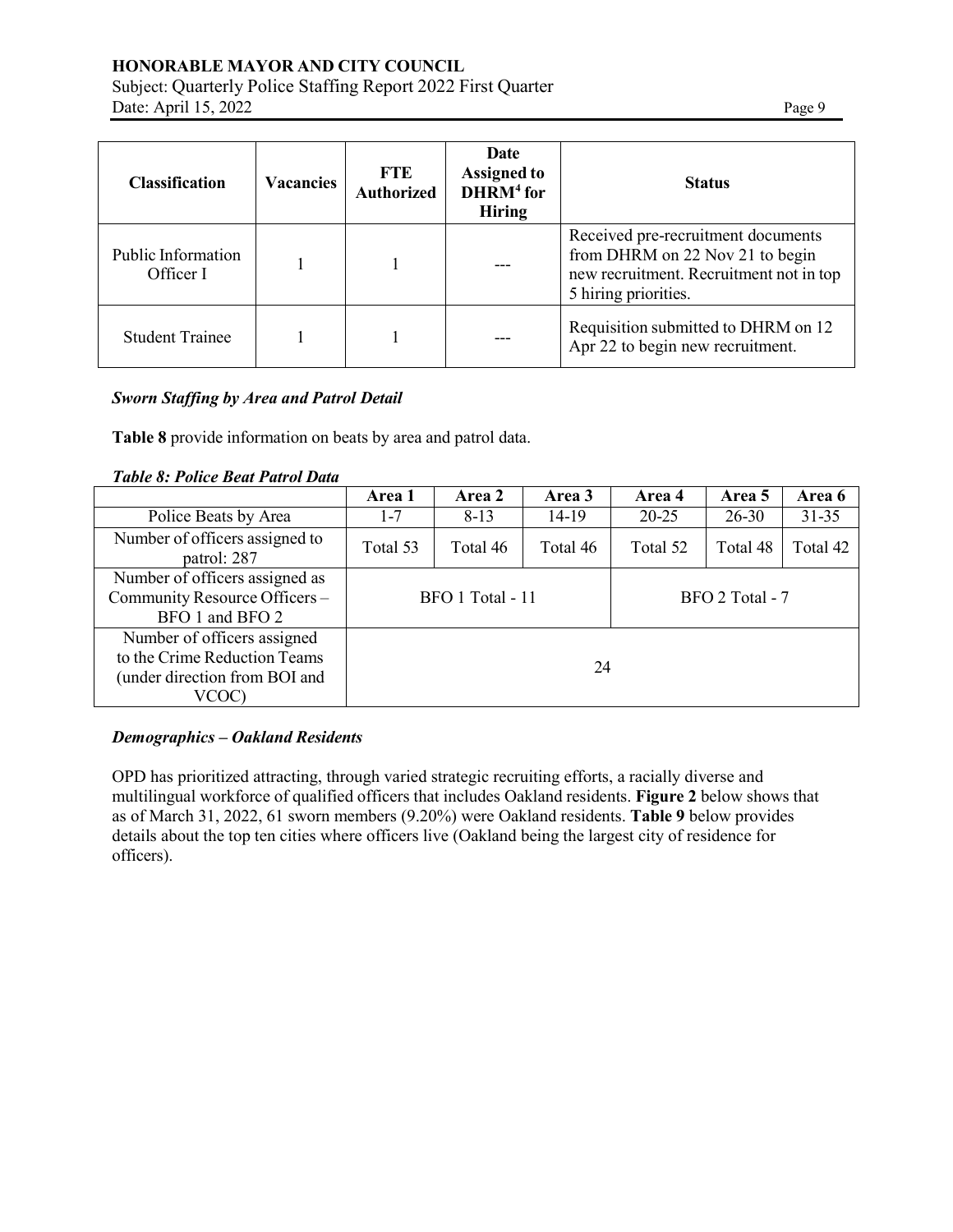

*Figure 2: OPD Sworn Officers - Residency by County and City*

*Table 9: Residency by Top 10 Locations of Sworn OPD Members*

| <b>City</b>      | Count | Department<br>Percentage | <b>City</b>   | Count | <b>Department</b><br>Percentage |
|------------------|-------|--------------------------|---------------|-------|---------------------------------|
|                  |       |                          |               |       |                                 |
| Oakland          | 61    | $9.20\%$                 | Tracy         | 22    | 3.33%                           |
| Concord          | 30    | $4.52\%$                 | Oakley        | 22    | 3.32%                           |
| <b>Brentwood</b> | 27    | $4.07\%$                 | Antioch       | 20    | $3.02\%$                        |
| Hayward          | 26    | 3.92%                    | Castro Valley | 19    | 2.87%                           |
| San Leandro      | 26    | $3.77\%$                 | San Francisco | 19    | 2.87%                           |
| <b>Total</b>     |       |                          |               | 272   | 40.89%                          |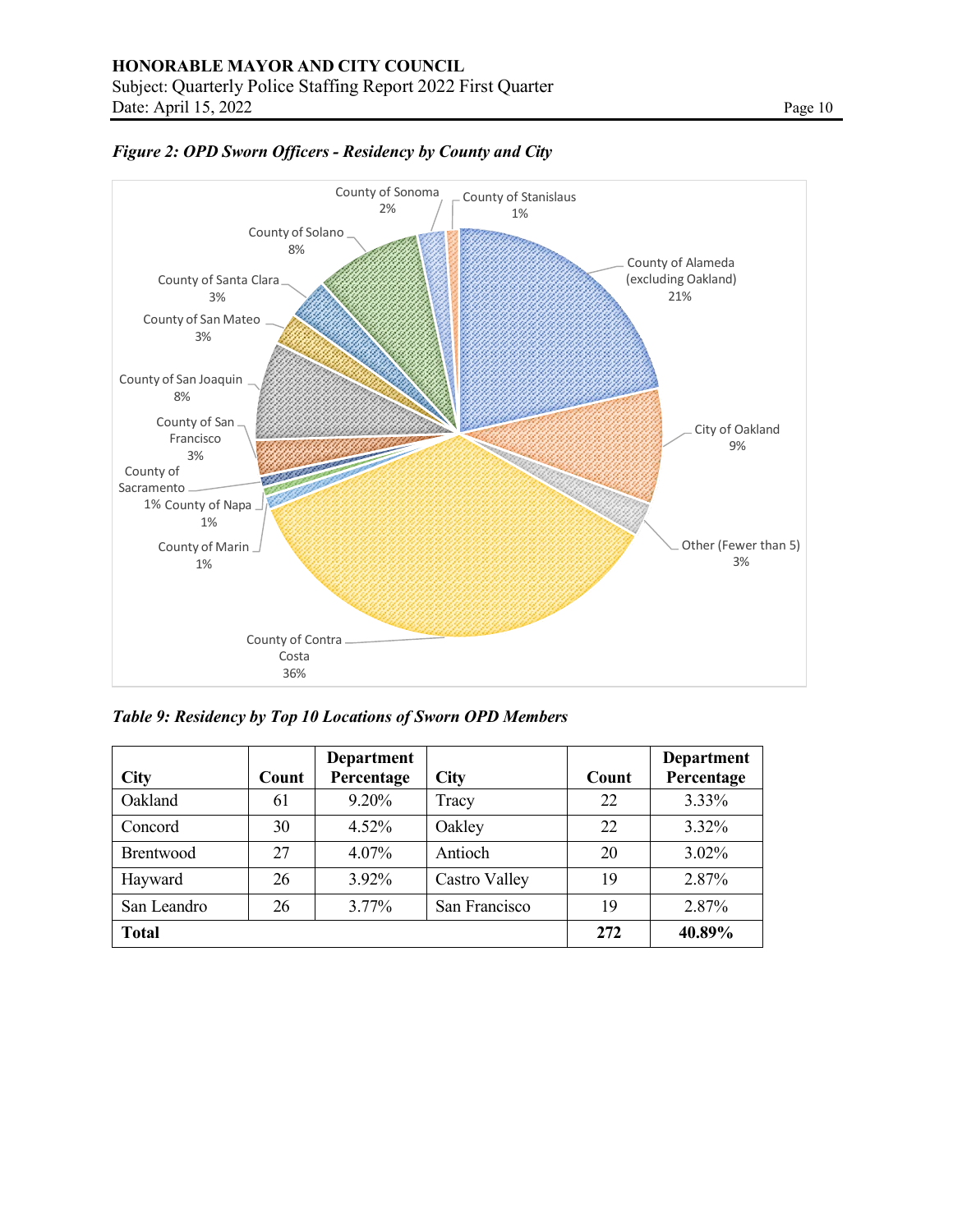**Tables 10A and 10B** below provide demographic information for all OPD sworn and professional staff by Race/Ethnicity and Gender, **Table 10A** represents OPD sworn staff and

**Table 10B** represents OPD professional staff.

| Tubic Toni, Rucc/Ethnich y una Schuch |        |        |             |        |  |
|---------------------------------------|--------|--------|-------------|--------|--|
| <b>Race/Ethnicity</b>                 | Female |        | <b>Male</b> |        |  |
| Asian                                 |        | 6.73%  | 91          | 16.28% |  |
| Black or                              | 21     | 20.19% | 105         | 18.78% |  |
| African-American                      |        |        |             |        |  |
| Filipino                              | 2      | 1.92%  | 26          | 4.65%  |  |
| Hispanic or Latino                    | 37     | 35.58% | 149         | 26.65% |  |
| Native American                       |        | .96%   |             | .18%   |  |
| Undeclared-Other                      | 4      | 3.85%  | 15          | 2.68%  |  |
| White or                              | 32     | 30.77% | 172         | 30.77% |  |
| Caucasian                             |        |        |             |        |  |
| <b>Total</b>                          | 104    | 100%   | 559         | 100%   |  |

*Table 10A: Race/Ethnicity and Gender – OPD Sworn Staff as of March 31, 2022*

| Table 10B: Race/Ethnicity and Gender - OPD Professional Staff as of March 31, 2022 |  |  |
|------------------------------------------------------------------------------------|--|--|
|                                                                                    |  |  |

| Race/              | Female |        | <b>Male</b> |        |
|--------------------|--------|--------|-------------|--------|
| <b>Ethnicity</b>   |        |        |             |        |
| Asian              | 28     | 13.66% | 16          | 25.81% |
| Black or           | 92     | 44.88% | 14          | 22.58% |
| African-American   |        |        |             |        |
| Filipino           | 3      | 1.46%  |             | 1.61%  |
| Hispanic or Latino | 30     | 14.63% | 15          | 24.19% |
| Native American    |        | .49%   | $\theta$    |        |
| Undeclared-Other   | ┑      | 3.41%  | 3           | 4.84%  |
| White or           | 44     | 21.46% | 13          | 20.97% |
| Caucasian          |        |        |             |        |
| <b>Total</b>       | 205    | 100%   | 62          | 100%   |

**Table 11** below provides current and past demographic information for OPD sworn staff.

| Race/<br><b>Ethnicity</b> | US 2019 Census-<br>Oakland Pop. <sup>6</sup> | <b>OPD</b><br>2019 | <b>OPD</b><br>2020 | <b>OPD</b><br>2021 | <b>OPD</b><br>2022 |
|---------------------------|----------------------------------------------|--------------------|--------------------|--------------------|--------------------|
| Asian                     | 15.7%                                        | 13.3%              | 18.1%              | 18.55%             | 19%                |
| Black or                  | 23.6%                                        | 16.8%              | 16.7%              | 18.70%             | 19%                |
| African-                  |                                              |                    |                    |                    |                    |
| American                  |                                              |                    |                    |                    |                    |
| Hispanic                  | 26.9%                                        | 26.9%              | 28.2%              | 27.97%             | 28.05%             |
| Other                     | $-.6$                                        | 6.6%               | $3.0\%$            | 3.33%              | 3.17%              |
| White                     | 36.1%                                        | 36.4%              | 34.0%              | 31.45%             | 30.77%             |

*Table 11: Race\*/Ethnicity\* by Year – OPD Sworn Staff as of March 31, 2022*

<sup>6</sup> 2019 data: population by race in the city of Oakland. Source: United States Census Bureau. Quick Facts Oakland city, California 2019.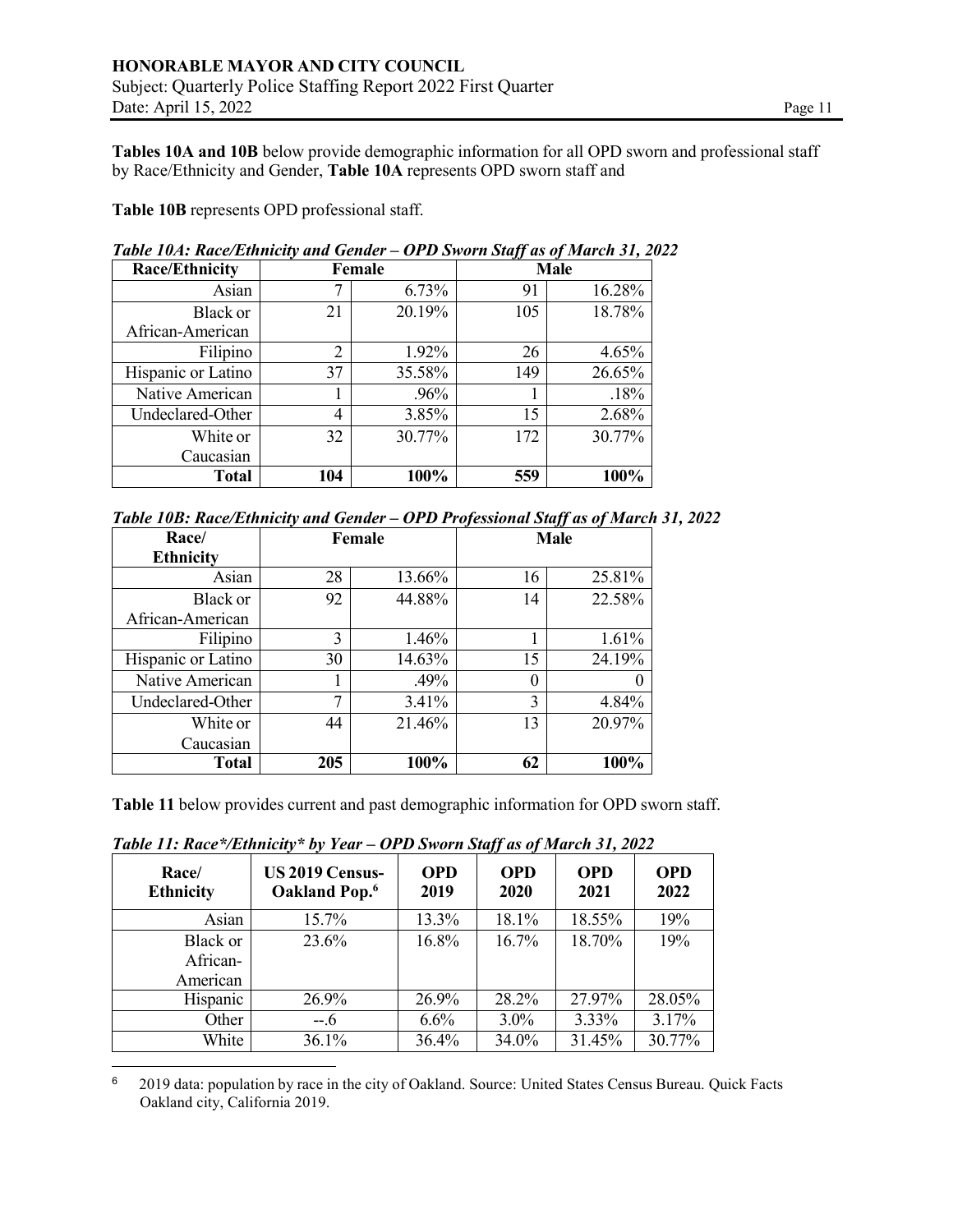*\*Note: "Asian" includes Filipino; "Other" includes Native American and Undeclared*

**Table 12** below shows the gender breakdown of OPD sworn staff and provides a national comparison.

| Gender | <b>National</b><br>Percentage<br>2019 | <b>OPD 2019</b> | <b>OPD 2020</b> | *OPD 2021 | *OPD 2022 |
|--------|---------------------------------------|-----------------|-----------------|-----------|-----------|
| Female | 12.8%                                 | 13.9%           | 14.6%           | 15.65%    | 15.69%    |
| Male   | 87.2%                                 | 86.1%           | 85.4%           | 84.35%    | 84.31%    |

*Table 12: OPD Gender Percentages by Year Compared With 2019 National Percentage7*

*\*2021 figure shows all OPD sworn staff as of March 31, 2022*

#### *Attrition*

As noted in **Table 13** below, OPD has experienced an average attrition of nine officers per month (99 officers) over the past 12-months. OPD maintained an average attrition of five officers per month from 2016-2020. However, the projected attrition rate has recently increased to an average of nine officers per month.

|                    | 2021             |                         |              |                         |              |              |                |                |              |                |              |                         |              |
|--------------------|------------------|-------------------------|--------------|-------------------------|--------------|--------------|----------------|----------------|--------------|----------------|--------------|-------------------------|--------------|
|                    | Apr              | May                     | Jun          | Jul                     | Aug          | Sep          | Oct            | Nov            | Dec          | Jan            | Feb          | Mar                     | <b>Total</b> |
| Disability         |                  | $\mathbf{1}$            |              | $\mathbf{1}$            |              |              |                | $\mathbf{2}$   | $\mathbf{1}$ | 2              |              | $\mathbf{1}$            | 8            |
| Retirement         |                  |                         |              |                         |              |              |                |                |              |                |              |                         |              |
| Resignation        |                  |                         |              |                         |              |              |                |                |              |                |              |                         |              |
| (not during        |                  |                         | $\mathbf{2}$ | $\overline{\mathbf{4}}$ |              | 1            | $\mathbf{1}$   | $\mathbf{1}$   | 1            | $\mathbf{2}$   | 3            | $\mathbf{1}$            | 16           |
| Field Training)    |                  |                         |              |                         |              |              |                |                |              |                |              |                         |              |
| Resignation        |                  |                         |              |                         |              |              |                |                |              |                |              |                         |              |
| during Field       |                  |                         |              |                         |              |              |                |                |              |                | $\mathbf{1}$ |                         |              |
| Training           |                  |                         |              |                         |              |              |                |                |              |                |              |                         |              |
| Resignation        |                  |                         |              |                         |              |              |                |                |              |                |              |                         |              |
| (to another        |                  | 5                       | 6            | $\overline{2}$          | 3            | $\mathbf{3}$ | 10             | $\mathbf{1}$   | 5            | $\overline{2}$ | 8            | $\overline{\mathbf{3}}$ | 48           |
| agency)            |                  |                         |              |                         |              |              |                |                |              |                |              |                         |              |
| Service            |                  | $\overline{\mathbf{3}}$ | $\mathbf{2}$ |                         | $\mathbf{3}$ | 1            | $\overline{2}$ | $\overline{2}$ | $\mathbf{3}$ | $\mathbf{2}$   |              | $\mathbf{1}$            | 19           |
| Retirement         |                  |                         |              |                         |              |              |                |                |              |                |              |                         |              |
| Discharged         | $\boldsymbol{2}$ |                         |              | $\mathbf{1}$            |              |              |                |                | $\mathbf{1}$ |                | $\mathbf{1}$ |                         | 5            |
| Removed from       |                  |                         |              |                         |              |              |                |                |              |                |              |                         |              |
| Probation          | $\mathbf{1}$     |                         |              |                         |              |              |                |                |              |                |              |                         |              |
| during Field       |                  |                         |              |                         |              |              |                |                |              |                |              |                         |              |
| Training           |                  |                         |              |                         |              |              |                |                |              |                |              |                         |              |
| Deceased           |                  |                         |              | $\mathbf{1}$            |              |              |                |                |              |                |              |                         | $\mathbf{1}$ |
| <b>Grand Total</b> | 3                | 9                       | 10           | 9                       | 6            | 5            | 13             | 6              | 11           | 8              | 13           | 6                       | 99           |

*Table 13: Sworn Attrition Data: October 31, 2020 through March 31, 2022*

<sup>7</sup> 2019 data: gender ratio of police officers in the U.S. (Source: Federal Bureau of Investigation. U.S. Department of Justice. Uniform Crime Reporting (UCR) Program, Crime in the United States, 2019.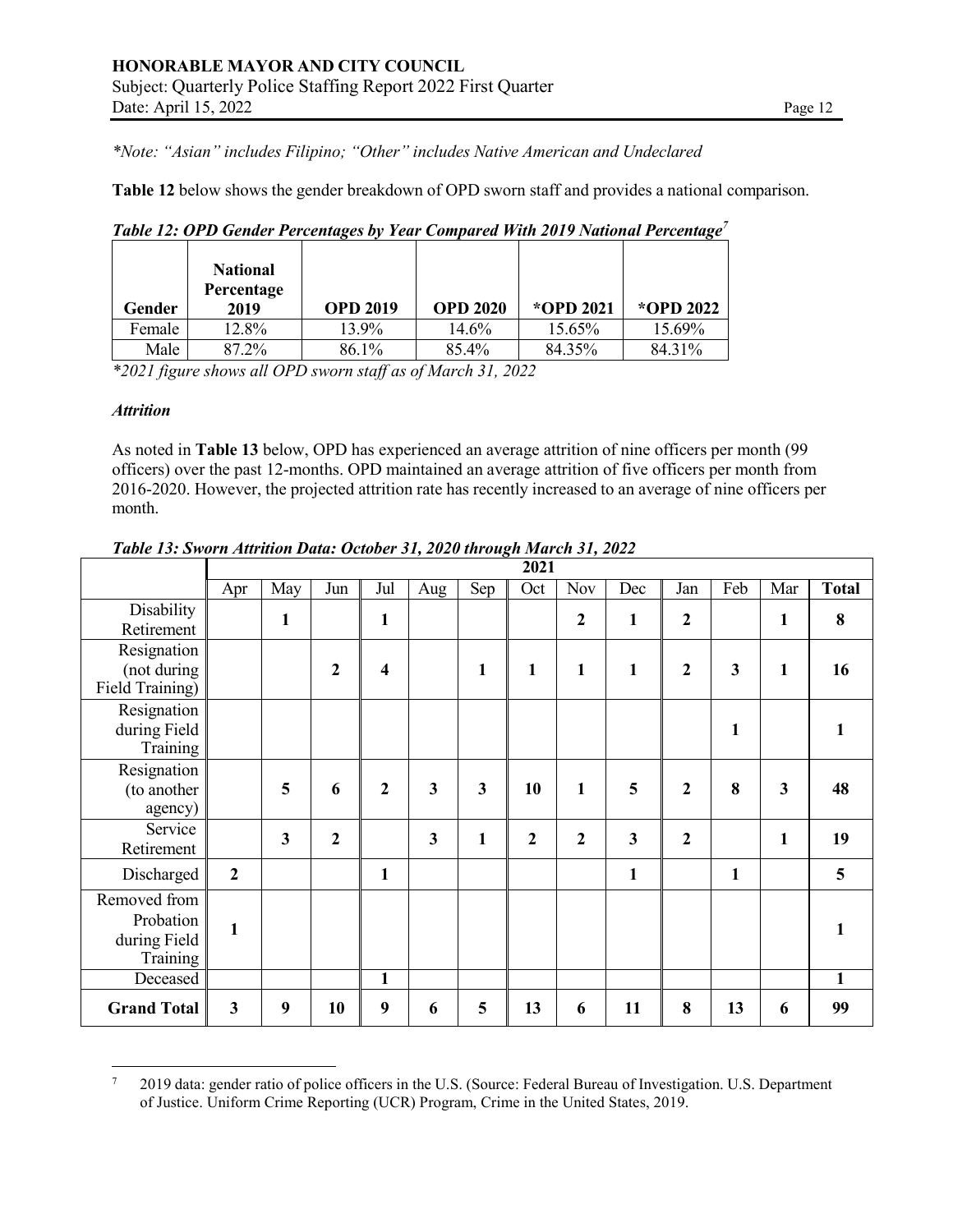In September 2021, Chief Armstrong mandated all personnel who voluntarily separate from OPD (excluding service retirements) to participate in an exit interview with the Human Resources Manager or a member of the OPD Executive Team. During the first quarter of 2022, a total of 18 exit interviews were conducted for sworn personnel. The top four reasons for separation during this period were:

- 1. Heavy discipline
- 2. Insufficient staffing
- 3. Overtime
- 4. Negotiated Settlement Agreement (NSA) Oversight

*The top reasons for separating provided by employees in the first quarter of 2022 slightly differs from the reasons provided by employees in calendar year 2021. OPD will continue to glean information from exit interviews in order to address attrition and make improvements, where possible, within the organization.* 

### *Recruitment*

During the January - March 2022 quarter, OPD hosted and/or attended four events. One event was online, three events were in person, and two events were in Oakland. During these events, OPD interacted with applicants interested in the Police Officer Trainee (POT) and other positions and provided information about the jobs. There was a decrease during the first quarter of the 2022 calendar year in recruitment activity due to the following reasons:

- Four (4) vacancies in R&B Unit
- Lead recruiter was reassigned to Patrol in February 2022
- COVID severely impacted R&B Unit staff during the months of January and February 2022, preventing them from actively attending in person and virtual recruiting events

Even with the impact of COVID during the first quarter of the year, R&B Unit staff were able to hire 40 candidates for the 188th academy. OPD is currently recruiting for the 189th police academy. In addition to resuming in person outreach, OPD has maintained a social media presence on the following platforms:

- OPD Jobs Website  $\frac{www.opdjobs.com}{www.opdjobs.com}$
- Facebook –<https://m.facebook.com/opdjobs/>
- Twitter <https://twitter.com/opdjobs>
- Instagram – [www.instagram.com/opd\\_jobs](http://www.instagram.com/opd_jobs)

**Table 14** below provides additional details regarding recruitment and outreach events.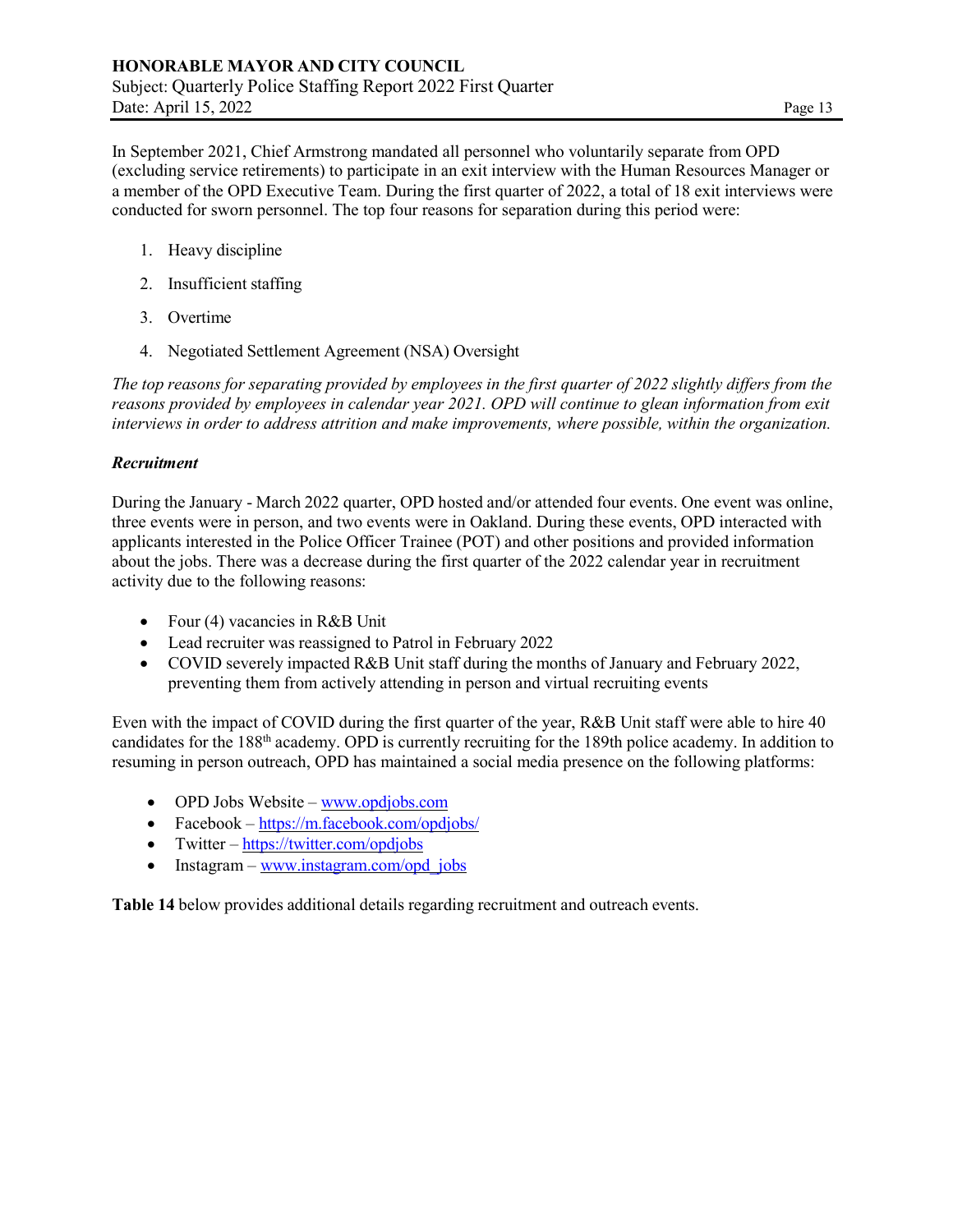| <b>Date</b> | Event                                                                  | Location                          | <b>Attendees</b> | <b>Inquiries:</b><br># And Type             |
|-------------|------------------------------------------------------------------------|-----------------------------------|------------------|---------------------------------------------|
| 2/26/22     | <b>Black College Expo</b>                                              | Marriott Oakland<br>1001 Broadway | 60               | POT <sub>2</sub><br>Dispatcher 1<br>Cadet 1 |
| 3/16/22     | Conversation with an OPD<br>Police Academy Recruit                     | Zoom                              | 41               | POT 41<br>Dispatcher 0<br>Cadet 0           |
| 3/25/22     | Clark Atlanta University,<br>Morehouse College, and<br>Spelman College | Atlanta, GA                       | $200+$           | POT 5<br>Dispatcher 0<br>Cadet 0            |
| 3/26/22     | <b>Black College Expo</b>                                              | Marriott Oakland<br>1001 Broadway | $500+$           | POT 76<br>Dispatcher 0<br>Cadet 0           |

### *Table 14: Current Recruitment – Outreach and Media Activity*

# **FISCAL IMPACT**

This report is for informational purposes only and does not have a direct fiscal impact or cost. However, decisions to fund additional sworn or professional staff positions beyond levels approved in the Policy Budget will require additional funding through a budget process.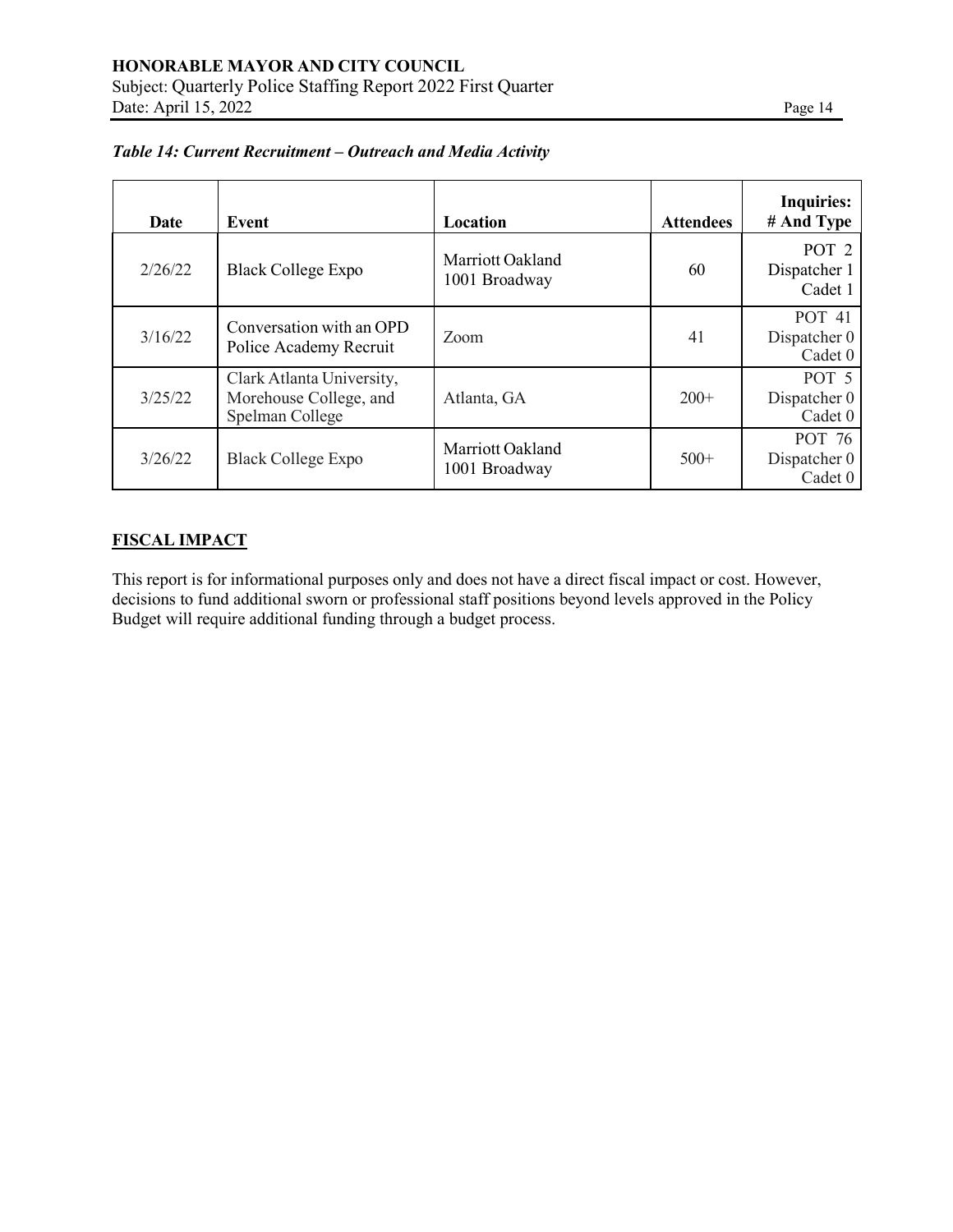#### **PUBLIC OUTREACH / INTEREST**

OPD continues to actively recruit candidates for the positions of police officer trainee. Recruitment efforts focus on selective language candidates, diversity, and Oakland residency throughout the testing and selection process.

Staff continues to seek input from community members. Staff is also researching targeted marketing strategies that will assist in ensuring the public is aware of recruitment and hiring opportunities within the organization. Staff continues to work with community organizations to conduct hiring workshops and obtain input on how to remain visible and available within the community.

### **COORDINATION**

This report did not require interdepartmental coordination.

#### **SUSTAINABLE OPPORTUNITIES**

*Economic*: There are no economic opportunities associated with this report.

*Environmental*: There are no environmental opportunities associated with this report.

*Race and Equity*: The Oakland Police Department has implemented enhanced recruitment efforts, which have been outlined in this informational report, that are designed to address disparities in the hiring process related to race and gender, with the goal of creating an inclusive workforce that represents the diversity of Oakland.